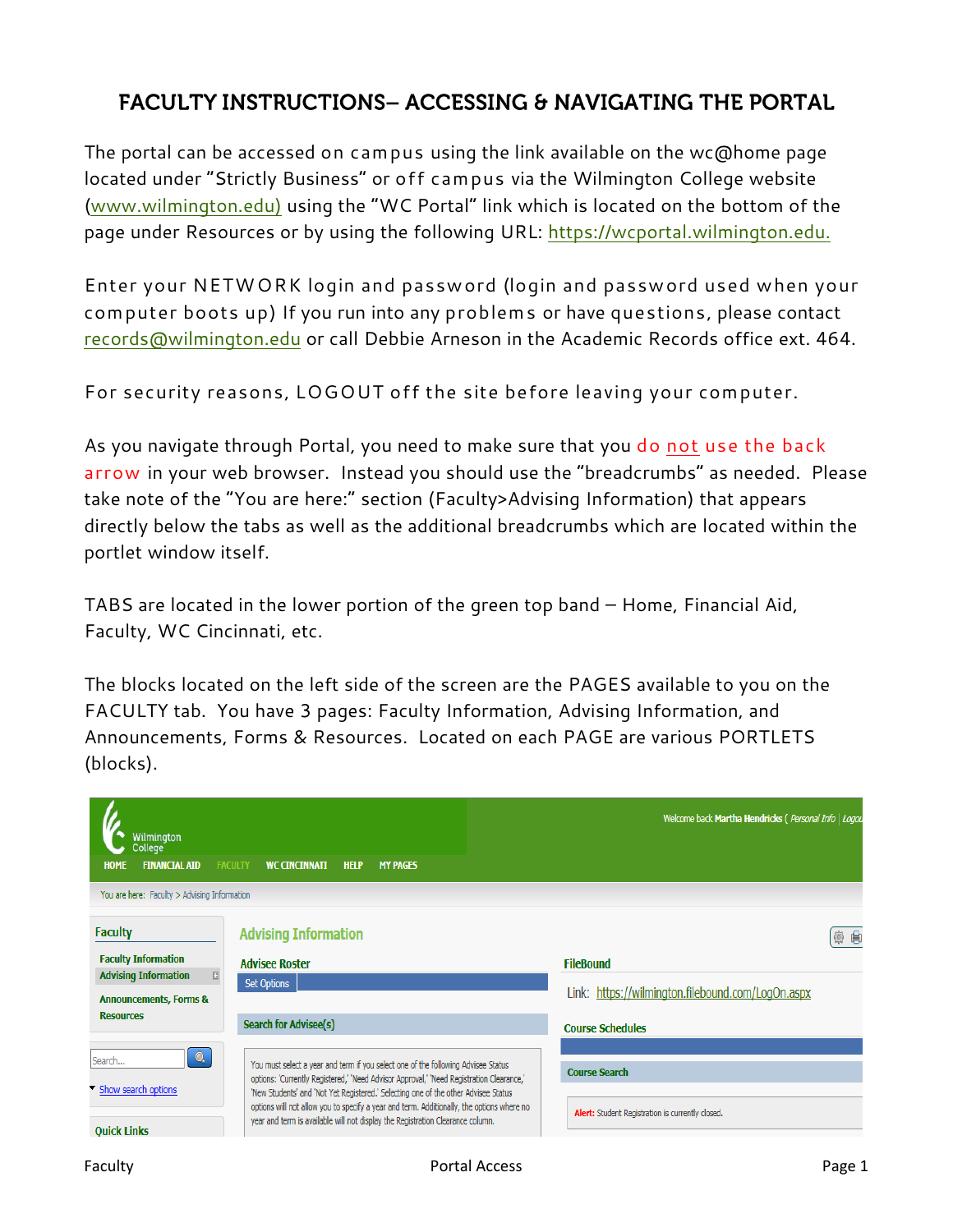| Wilmington<br><b>College</b><br><b>FINANCIAL AID</b><br><b>HOME</b><br><b>FACULTY</b> |                                         | <b>WC CINCINNATI</b><br><b>HELP</b><br><b>MY PAGES</b> |                                            | Welcome back Martha Hendricks ( Personal Info   Logout)                                                                                                                             |
|---------------------------------------------------------------------------------------|-----------------------------------------|--------------------------------------------------------|--------------------------------------------|-------------------------------------------------------------------------------------------------------------------------------------------------------------------------------------|
| You are here: Faculty > Faculty Information                                           |                                         |                                                        |                                            |                                                                                                                                                                                     |
|                                                                                       |                                         |                                                        |                                            |                                                                                                                                                                                     |
| <b>Faculty</b>                                                                        | <b>Faculty</b>                          |                                                        |                                            |                                                                                                                                                                                     |
| <b>Faculty Information</b><br>田                                                       |                                         | <b>Faculty Course Control</b>                          |                                            | <b>Student Referral</b>                                                                                                                                                             |
| <b>Faculty Course Control</b>                                                         | <b>Course List for Martha Hendricks</b> |                                                        |                                            | To refer a Student of Concern, please click on the link below:                                                                                                                      |
| <b>Course Schedules</b>                                                               |                                         |                                                        |                                            |                                                                                                                                                                                     |
| <b>Student Referral</b>                                                               |                                         | <b>View More Options</b>                               | <b>View My Faculty Schedule</b>            | https://wilmingtonaa.az1.qualtrics.com/jfe/form/SV_6Wn4f87VUOzMR3n                                                                                                                  |
| <b>Grade Entry</b>                                                                    | <b>Course</b>                           | <b>Title</b>                                           | <b>Go Directly To</b>                      | <b>Grade Entry</b>                                                                                                                                                                  |
| <b>DFNI</b> Grade Form                                                                |                                         | ED130-M1 Foundations of Education                      | Select Area  V                             | <b>View Course List</b>                                                                                                                                                             |
| <b>Course Authorization</b>                                                           |                                         | ED130-M2 Foundations of Education                      | Select Area                                |                                                                                                                                                                                     |
| <b>Advising Information</b>                                                           | FD130I-                                 | Foundations of Education Lab                           | Select Area  V                             | <b>DFNI Grade Form</b>                                                                                                                                                              |
| <b>Announcements, Forms &amp;</b>                                                     | M1                                      |                                                        |                                            | <b>Review My Submissions</b>                                                                                                                                                        |
| <b>Resources</b>                                                                      | ED130L-<br>M2                           | Foundations of Education Lab                           | Select Area  V                             | Information Report on D+, D, F, N and Incomplete Grades                                                                                                                             |
| $\bullet$                                                                             | ED132-M1                                | Reflective Pract Peaceful School                       | Select Area  V                             | <b>Course Authorization</b>                                                                                                                                                         |
| Search                                                                                | ED160-M1                                | Beginning American Sign Lang I                         | Select Area  V                             | Set Options                                                                                                                                                                         |
| Show search options                                                                   | ED161-M1                                | Beginning American Sign Lang II                        | Select Area  '                             |                                                                                                                                                                                     |
|                                                                                       | ED162-M1                                | American Sign Language 3                               | Select Area  V                             | Students may be authorized to register for a course even if the course is full or if the<br>student does not meet a requisite or has a schedule conflict. Click on a course to view |
| <b>Quick Links</b>                                                                    | ED163-M1                                | American Sign Language 4                               | Select Area  V                             | authorizations or to add authorizations for that course.                                                                                                                            |
| <b>My Pages</b><br>$\mathbb{R}$                                                       | ED199-M1                                | Independent Study Intro to Theories of                 | Select Area  V                             |                                                                                                                                                                                     |
| F<br>Wilmington Web Site                                                              |                                         | Learning                                               |                                            | FA 2017 V<br>Term:                                                                                                                                                                  |
| <b>WC OWA Email</b>                                                                   |                                         |                                                        |                                            | Program: All                                                                                                                                                                        |
| ap<br><b>Bookstore</b>                                                                | <b>Course Schedules</b>                 |                                                        |                                            |                                                                                                                                                                                     |
| WC Blackboard                                                                         |                                         |                                                        |                                            | <b>Faculty: Martha Hendricks</b>                                                                                                                                                    |
| <b>Course Search</b><br>WILpay                                                        |                                         |                                                        | <b>Course</b> Catalog Total Authorizations |                                                                                                                                                                                     |
|                                                                                       |                                         | Alert: Student Registration is currently closed.       |                                            | ED199-M1 UG17<br>$\mathbf{O}$                                                                                                                                                       |
| <b>Dental Login Tools</b>                                                             |                                         |                                                        |                                            | ED230-M1 UG17<br>-5                                                                                                                                                                 |

Faculty Information Page contains the following PORTLETS:

Faculty Course Control – This can be used to access Course Details (day/time/location of classroom, etc.), Class List, and Grade Entry.

Course Schedules – You can access the course schedules or perform searches for available courses in a given term.

Student Referral – Refer a Student of Concern for academic assistance.

Grade Entry – This is an alternate way to access grade entry.

DFNI Grade Form – Here you can submit and review DFNI forms.

Course Authorization – To provide course authorizations for requirements, capacity, and schedule conflicts.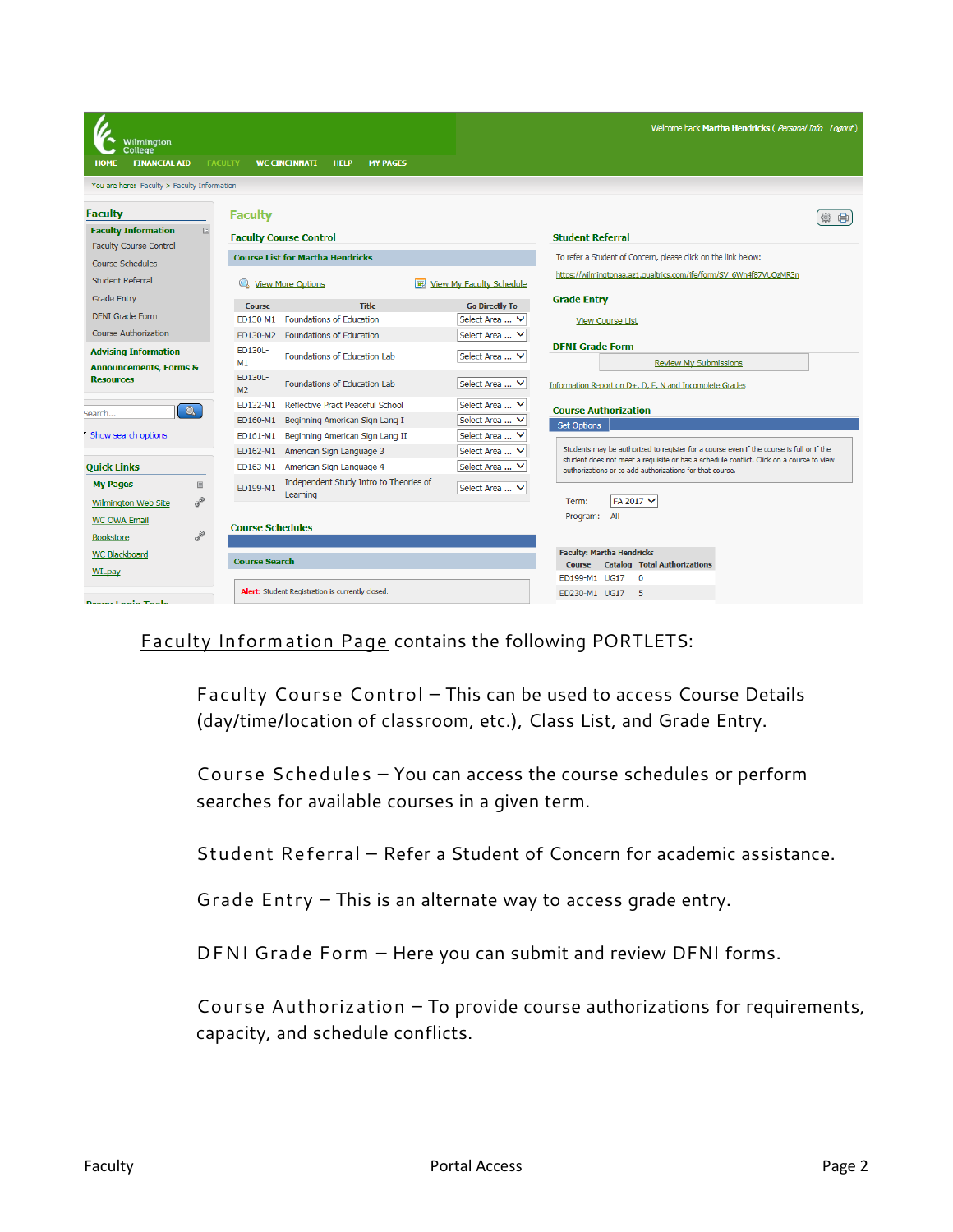| Wilmington                                            |                                                                                                                                                                                | Welcome back Martha Hendricks ( Personal Info   Logout)                                                                                             |
|-------------------------------------------------------|--------------------------------------------------------------------------------------------------------------------------------------------------------------------------------|-----------------------------------------------------------------------------------------------------------------------------------------------------|
| College                                               |                                                                                                                                                                                |                                                                                                                                                     |
| <b>FINANCIAL AID</b><br><b>FACULTY</b><br><b>HOME</b> | <b>WC CINCINNATI</b><br><b>MY PAGES</b><br><b>HELP</b>                                                                                                                         |                                                                                                                                                     |
| You are here: Faculty > Advising Information          |                                                                                                                                                                                |                                                                                                                                                     |
| <b>Faculty</b>                                        | <b>Advising Information</b>                                                                                                                                                    |                                                                                                                                                     |
| <b>Faculty Information</b>                            | <b>Advisee Roster</b>                                                                                                                                                          | <b>FileBound</b>                                                                                                                                    |
| $\boxdot$<br><b>Advising Information</b>              | <b>Set Options</b>                                                                                                                                                             |                                                                                                                                                     |
| <b>Advisee Roster</b>                                 |                                                                                                                                                                                | Link: https://wilmington.filebound.com/LogOn.aspx                                                                                                   |
| FileBound                                             | <b>Search for Advisee(s)</b>                                                                                                                                                   | <b>Course Schedules</b>                                                                                                                             |
| <b>Course Schedules</b>                               |                                                                                                                                                                                |                                                                                                                                                     |
| <b>Course Authorization</b>                           | You must select a year and term if you select one of the following Advisee Status                                                                                              | <b>Course Search</b>                                                                                                                                |
| <b>Announcements, Forms &amp;</b>                     | options: 'Currently Registered,' 'Need Advisor Approval,' 'Need Registration Clearance,'<br>'New Students' and 'Not Yet Registered.' Selecting one of the other Advisee Status |                                                                                                                                                     |
| <b>Resources</b>                                      | options will not allow you to specify a year and term. Additionally, the options where no<br>year and term is available will not display the Registration Clearance column.    | Alert: Student Registration is currently closed.                                                                                                    |
|                                                       |                                                                                                                                                                                |                                                                                                                                                     |
| $\overline{\bullet}$<br>Search                        | » Show My Advisees                                                                                                                                                             | Current Term: Fall - 2017                                                                                                                           |
| Show search options                                   |                                                                                                                                                                                | Add Period Closed / Drop Period Closed                                                                                                              |
|                                                       |                                                                                                                                                                                |                                                                                                                                                     |
| <b>Quick Links</b>                                    | Advisor: Hendricks, Martha V                                                                                                                                                   | Course Search                                                                                                                                       |
| <b>My Pages</b><br>田                                  | <b>Advisee Status: All</b><br>$\checkmark$                                                                                                                                     |                                                                                                                                                     |
| <b>CONTRACTOR</b><br><b>Wilmington Web Site</b>       | ID:                                                                                                                                                                            |                                                                                                                                                     |
| <b>WC OWA Email</b>                                   | <b>Last Name:</b>                                                                                                                                                              | <b>Course Authorization</b>                                                                                                                         |
| $\sigma^2$<br><b>Bookstore</b>                        | <b>First Name:</b>                                                                                                                                                             | <b>Set Options</b>                                                                                                                                  |
| <b>WC Blackboard</b>                                  | $\checkmark$<br>Program: All                                                                                                                                                   |                                                                                                                                                     |
| WILpay                                                |                                                                                                                                                                                | Students may be authorized to register for a course even if the course is full or if the                                                            |
|                                                       |                                                                                                                                                                                | student does not meet a requisite or has a schedule conflict. Click on a course to view<br>authorizations or to add authorizations for that course. |
| <b>Proxy Login Tools</b>                              | <b>Advanced Search</b><br>Search                                                                                                                                               |                                                                                                                                                     |
| Re-Login As Current User                              |                                                                                                                                                                                | FA 2017 V<br>Term:                                                                                                                                  |
| Log Back Into Original User                           |                                                                                                                                                                                | All<br>Program:                                                                                                                                     |

## Advising Information Page contains the following PORTLETS:

Advisee Roster – You can access your advisee list, search for a name or ID, access student schedule, grant registration clearance, etc.

FileBound – Click here to access student information for advising.

Course Schedules – You can access the course schedules or perform searches for available courses in a given term. (Also available on the Faculty Tab).

Course Authorization – To provide course authorizations for capacity, requirements, permission, etc. (Also available on the Faculty Tab).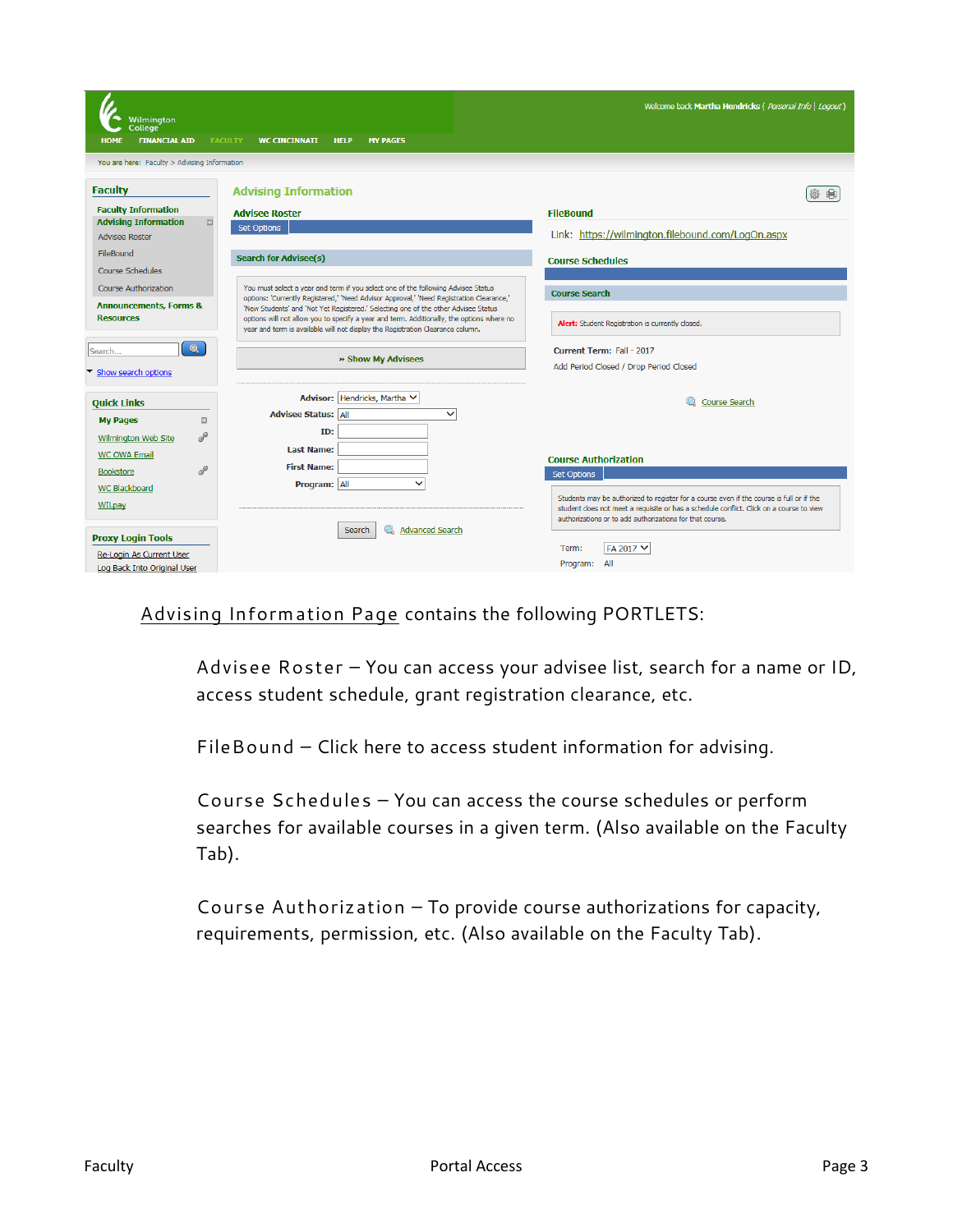| Welcome back Martha Hendricks ( Personal Info   Logout)<br>Vilmington<br>College<br><b>FINANCIAL AID</b><br><b>FACULTY</b><br><b>WC CINCINNATI</b><br><b>HELP</b><br><b>MY PAGES</b> |                                                                                                                                                         |                                                                                                 |  |  |  |
|--------------------------------------------------------------------------------------------------------------------------------------------------------------------------------------|---------------------------------------------------------------------------------------------------------------------------------------------------------|-------------------------------------------------------------------------------------------------|--|--|--|
| You are here: Faculty > Announcements, Forms & Resources                                                                                                                             |                                                                                                                                                         |                                                                                                 |  |  |  |
| <b>Faculty</b>                                                                                                                                                                       | <b>Announcements, Forms &amp; Resources</b>                                                                                                             | 倉<br>懲                                                                                          |  |  |  |
| <b>Faculty Information</b>                                                                                                                                                           | <b>Announcements</b>                                                                                                                                    | <b>Higher Learning Commission Accreditation Report</b>                                          |  |  |  |
| <b>Advising Information</b><br>Announcements, Forms & E                                                                                                                              | What's coming up next?                                                                                                                                  | <b>HLC Documents</b>                                                                            |  |  |  |
| <b>Resources</b><br>Announcements                                                                                                                                                    | The last day to drop Abbreviated Session II classes is Monday, November 13.                                                                             | HLC Assurance Report (.pdf, 1864K)<br>Assessment Timeline (.pdf, 196K)                          |  |  |  |
| <b>Higher Learning</b><br><b>Commission Accreditation</b><br>Report                                                                                                                  | <b>Important Dates</b>                                                                                                                                  | Go to Main Screen                                                                               |  |  |  |
|                                                                                                                                                                                      | Final Drop Date for Abbreviated Session II Classes - Monday, Nov. 13<br>Final Full Semester and Abbreviated Session II Grades Due to Academic Records - | <b>Resources and Forms</b>                                                                      |  |  |  |
| <b>Resources and Forms</b><br>Class Schedules and                                                                                                                                    | Friday, Dec. 15, 9:00 a.m.<br>For more information, please click on the academic calendar in the column to                                              | <b>Academic Calendars and other Dates</b>                                                       |  |  |  |
| Registration Information                                                                                                                                                             | the right.                                                                                                                                              | Academic Calendar 2017-18                                                                       |  |  |  |
| - Printable                                                                                                                                                                          | <b>Class Schedules and Registration Information - Printable</b>                                                                                         | Academic Calendar 2018-19                                                                       |  |  |  |
| $\bullet$<br>iearch                                                                                                                                                                  | <b>Fall 2017</b>                                                                                                                                        | Registration Dates for 2018                                                                     |  |  |  |
| Show search options                                                                                                                                                                  | <b>FA17 MAIN Campus Schedule</b>                                                                                                                        | <b>Resources</b>                                                                                |  |  |  |
|                                                                                                                                                                                      | FA17 Abbreviated Drop/Add Schedule                                                                                                                      | Main Course Inventory 2017-18                                                                   |  |  |  |
| Quick Links                                                                                                                                                                          | FA17 MAIN Exam Schedule                                                                                                                                 | Self-Designed Major Criteria and Guidelines                                                     |  |  |  |
| <b>My Pages</b><br>$\boxdot$                                                                                                                                                         | <b>Spring 2018</b>                                                                                                                                      | 2017 - 2018 Catalog Addendum                                                                    |  |  |  |
| P<br><b>Wilmington Web Site</b><br><b>WC OWA Email</b><br>P<br><b>Bookstore</b>                                                                                                      | The time has been changed for EQ435 Equine Event<br>Management for SP18. The new time is 1:50-2:50p MWF.                                                | 2016 - 2017 Catalog Addendum<br><b>Forms</b>                                                    |  |  |  |
| <b>WC Blackboard</b><br>WILpay                                                                                                                                                       | AG485-6 AG Practicum: Logistics has been cancelled. Students<br>should register for AG350-8 Operations Management instead.                              | Blanket Major/Minor Amendment Form<br>Course Authorization Form<br>Course by Appointment        |  |  |  |
| <b>Proxy Login Tools</b>                                                                                                                                                             | ED240 has been moved to Monday 6:00-9:00p. with J. Cohen.                                                                                               | <b>DENI Grade Form</b> Film<br>Early Late Exam Request Film<br>Education Department Waiver Form |  |  |  |
| Re-Login As Current User                                                                                                                                                             | CA131 Media for Social Change has been moved to Monday, 6:00-9:00p.                                                                                     | Grade Appeal M<br>Honors Program Exception Form                                                 |  |  |  |
| Log Back Into Original User<br>Show Replacement Values                                                                                                                               | SP18 Schedule for Web Registration Time Table                                                                                                           | Independent Study<br>Major/Minor Amendment Form                                                 |  |  |  |
|                                                                                                                                                                                      | <b>SP18 Advising Guidelines</b>                                                                                                                         | Course Proposal Form   M<br>Petition for Administrative Action                                  |  |  |  |
|                                                                                                                                                                                      | SP18 MAIN Schedule of Classes                                                                                                                           | Petition to Academic Standard & Appeals M<br><b>Physical Education Waiver Form</b>              |  |  |  |
|                                                                                                                                                                                      | SP18 Abbreviated Drop/Add Schedule                                                                                                                      | <b>Proficiency Exam Form</b><br>Registration Planning Form                                      |  |  |  |
|                                                                                                                                                                                      | SP18 MAIN Final Exam Schedule                                                                                                                           | Self-Designed Major Amendment Form<br>Self-Designed Major Application                           |  |  |  |
|                                                                                                                                                                                      | Summer 2018                                                                                                                                             | Transient Student Application<br><b>WISE Program Exception Form</b>                             |  |  |  |
|                                                                                                                                                                                      | Registration for summer classes begins October 17.                                                                                                      | <b>Commencement Information</b>                                                                 |  |  |  |
|                                                                                                                                                                                      | All students can register on a first come, first served basis, provided they have been<br>cleared for summer registration by their advisor.             | <b>TBA</b>                                                                                      |  |  |  |
|                                                                                                                                                                                      | SU18 MAIN Schedule of Classes                                                                                                                           |                                                                                                 |  |  |  |
|                                                                                                                                                                                      | <b>Campus Building Abbreviations</b>                                                                                                                    |                                                                                                 |  |  |  |
|                                                                                                                                                                                      | SLI18 MATN Schodulo of CI:                                                                                                                              |                                                                                                 |  |  |  |

## **Campus Building Abbreviations**

| BAIL                                                                                                                                                                                      | <b>Bailey Hall</b>                   |  |  |  |
|-------------------------------------------------------------------------------------------------------------------------------------------------------------------------------------------|--------------------------------------|--|--|--|
| BCAC.                                                                                                                                                                                     | <b>Bovd Cultural Arts Center</b>     |  |  |  |
| <b>CH</b>                                                                                                                                                                                 | <b>College Hall</b>                  |  |  |  |
| <b>CSA</b>                                                                                                                                                                                | Center for Science & Agriculture     |  |  |  |
| <b>CSS</b>                                                                                                                                                                                | <b>Center for Sport Sciences</b>     |  |  |  |
| <b>EOS CTR</b>                                                                                                                                                                            | <b>Equestrian Center</b>             |  |  |  |
| <b>FIFF</b>                                                                                                                                                                               | <b>Fife Building</b>                 |  |  |  |
| HC.                                                                                                                                                                                       | Hermann Court                        |  |  |  |
| KFI                                                                                                                                                                                       | <b>Kelly Center</b>                  |  |  |  |
| <b>RCC</b>                                                                                                                                                                                | <b>Robinson Communication Center</b> |  |  |  |
| For Campus Map, click HERE                                                                                                                                                                |                                      |  |  |  |
| <b>Need Help?</b>                                                                                                                                                                         |                                      |  |  |  |
| Welcome to WCportal. If you any problems or questions regarding the Faculty tab, you<br>may contact ext. 464, email records@wilmington.edu or stop by College Hall 105 for<br>assistance. |                                      |  |  |  |

For the Office of Academic Records Staff Directory, click HERE